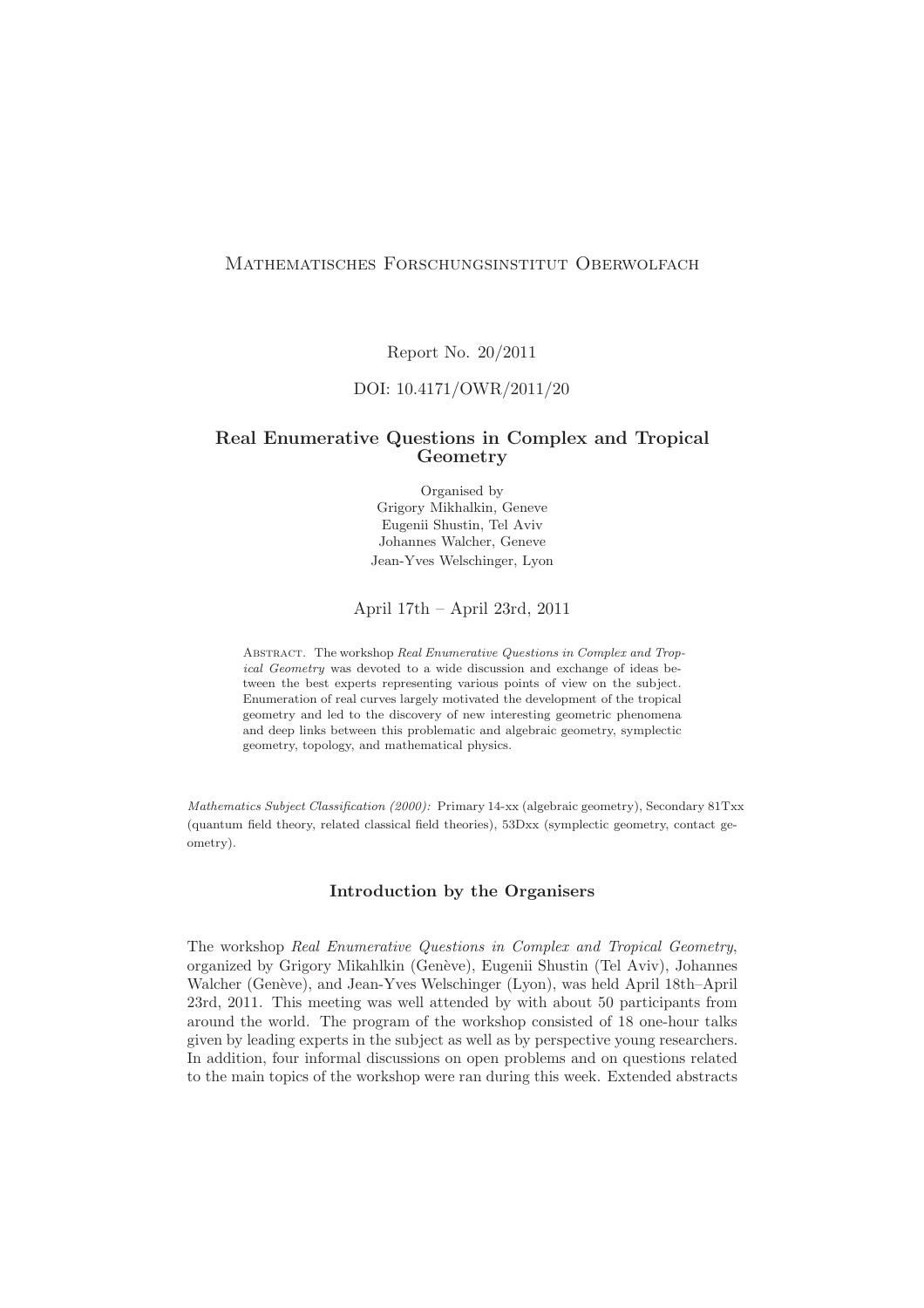of the talks and reports on the discussions follow these introductory notes. A special feature of the workshop was a dialog between mathematicians and physicists around the main subject.

The idea of the workshop was to put in the center the enumeration of real curves, which, on one side, appeared as a natural counterpart of the complex Gromov-Witten theory and which largely motivated the development of tropical geometry, and, on the other side, is deeply linked with counting pseudoholomorphic curves with Lagrangian boundary conditions in symplectic geometry and mathematical physics. Despite a number of striking results in this direction, serious problems remain open on the way to a systematic theory in real enumerative geometry. We shortly comment on these problems and on how they were reflected in the talks and discussions during the workshop.

About 15 years ago a huge breakthrough in Mathematics happened when Kontsevich suggested a way to enumerate complex rational curves in the framework of String Theory. Real algebraic geometry is almost always a much more delicate subject then its complex counterpart. Nevertheless, a significant progress in understanding real enumerative geometry was done recently. A breakthrough was provided by the discovery by J.-Y. Welschinger (one of the organizers) of a way to invariantly enumerate rational curves in two and three dimensions passing through point constraints. In the same time a technique of tropical enumeration was developed (G. Mikhalkin). It allows to enumerate real and complex curves simultaneously which eventually amounts in the enumeration of certain graphs matching given constraints and equipped with "complex" or "real" combinatorial weights. Among arising key problems we mention (i) the understanding of real tropical enumerative invariants and related "cycles" in moduli spaces of tropical curves, (ii) The lack of appropriate correspondence theorems for the Kontsevich WDVV equation, computation of  $\psi$ -classes and some other problems of the complex enumeration, which could indicate their possible real enumerative analogues, (iii) the search for real enumerative invariants matching recently discovered real tropical invariants of positive genus. Particularly, the last problem reduces to a rigorous definition of the correction term to the Welschinger count, which is one of the main problem of the area. Considerations coming from Physics support the approach that includes enumeration of both type I and type II curves. In turn, enumeration of type II curves lies outside of a well-established Symplectic geometry approach of enumerating holomorphic curves with boundary on Lagrangian submanifolds (open Gromov-Witten theory). From the physical point of view, the real and complex enumerative geometry appears in topological quantum field theories and topological string theory, mirror symmetry and open Gromov-Witten theory.

Four survey lectures opened the workshop and presented the state of the art in the topological aspects of real and complex enumerative geometry (O. Viro), Lagrangian Floer theory as a symplectic side of the story  $(K. Ono)$ ,  $(p, q)$ -branes in string theory with relations to tropical and enumerative geometry (A. Hanany),